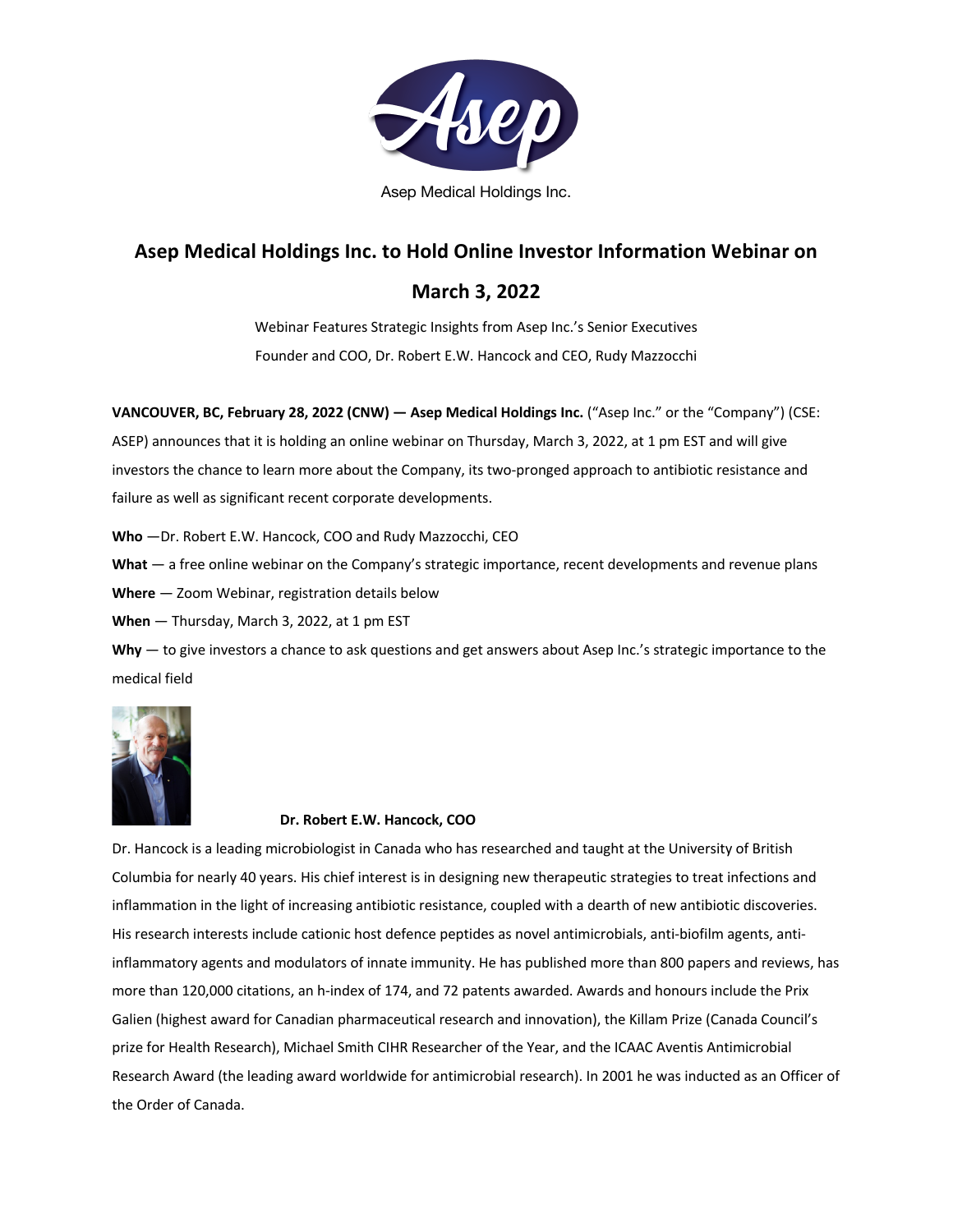

**Rudy Mazzocchi, CEO**

Rudy A. Mazzocchi has over 30 years of senior executive management, technology and intellectual property development, and financing experience (institutional, venture, private and public) in the med-tech, biotech, and biopharma industries. As a founder of over a dozen healthcare companies, he has developed and commercialized multiple technologies ranging from diagnostics to implantable medical devices, requiring rigorous clinical validation and regulatory reviews, including FDA Clearance, CE Mark, and International Regulatory Approvals. As Chairman/Acting-CEO of AGENTIX Biopharma Corp., he concurrently serves as Co-Founder/Vice-Chairman of the BioMedX Group, Executive Chairman of MY NEXT HEALTH and Independent Director of several private and public, early and growth-stage companies, and Senior Advisor to a variety of international corporations seeking global expansion and access to U.S. public markets. Mazzocchi previously served as Executive Chairman of Establishment Labs (NASDAQ: ESTA) and Independent Director of Greatbatch/Integer Medical (NYSE: ITGR) and is author of over 100 patents and recipient of the Ernst & Young Entrepreneur of the Year Award for Healthcare.

#### **REGISTER FOR THIS IMPORTANT WEBINAR TODAY**

https://zoom.us/webinar/register/WN\_X9xdJkDFSteTQV8OXdYC-w

#### **ABOUT ASEP MEDICAL HOLDINGS INC.**

Asep Inc. is dedicated to addressing antibiotic failure by developing novel solutions for significant unmet medical needs. The Company is a consolidation of two existing private companies (Sepset Biosciences Inc. and ABT Innovations Inc.). Sepset Inc. is in the advanced development of proprietary diagnostic tools enabling the early and timely identification of severe sepsis. ABT Inc. is in the advanced development of broad-spectrum therapeutic agents to address multidrug-resistant biofilm infections.

Sepset Biosciences Inc. is developing a diagnostic technology that involves a patient gene expression signature that predicts severe sepsis, one of the significant diseases leading to antibiotic failure since antibiotics are the primary treatment for sepsis. Despite this, sepsis is responsible for nearly 20% of all deaths on the planet. The Sepset<sup>ER</sup> test is a blood-based gene expression assay that is straightforward to implement, and results are obtained in about an hour in the emergency room or intensive care unit. This proprietary diagnostic technology differs from current diagnostic tests in enabling diagnosis of severe sepsis within 1-2 hours of first clinical presentation (i.e., in the emergency room), while other diagnostics only provide diagnosis after 24-36 hours. Asep Inc. believes this will enable critical early decisions to be made by physicians regarding appropriate therapies and reduce overall morbidity and mortality due to sepsis. Current modelling also suggests the Sepset<sup>ER</sup> test could save \$16 billion annually in unnecessary antibiotic usage.